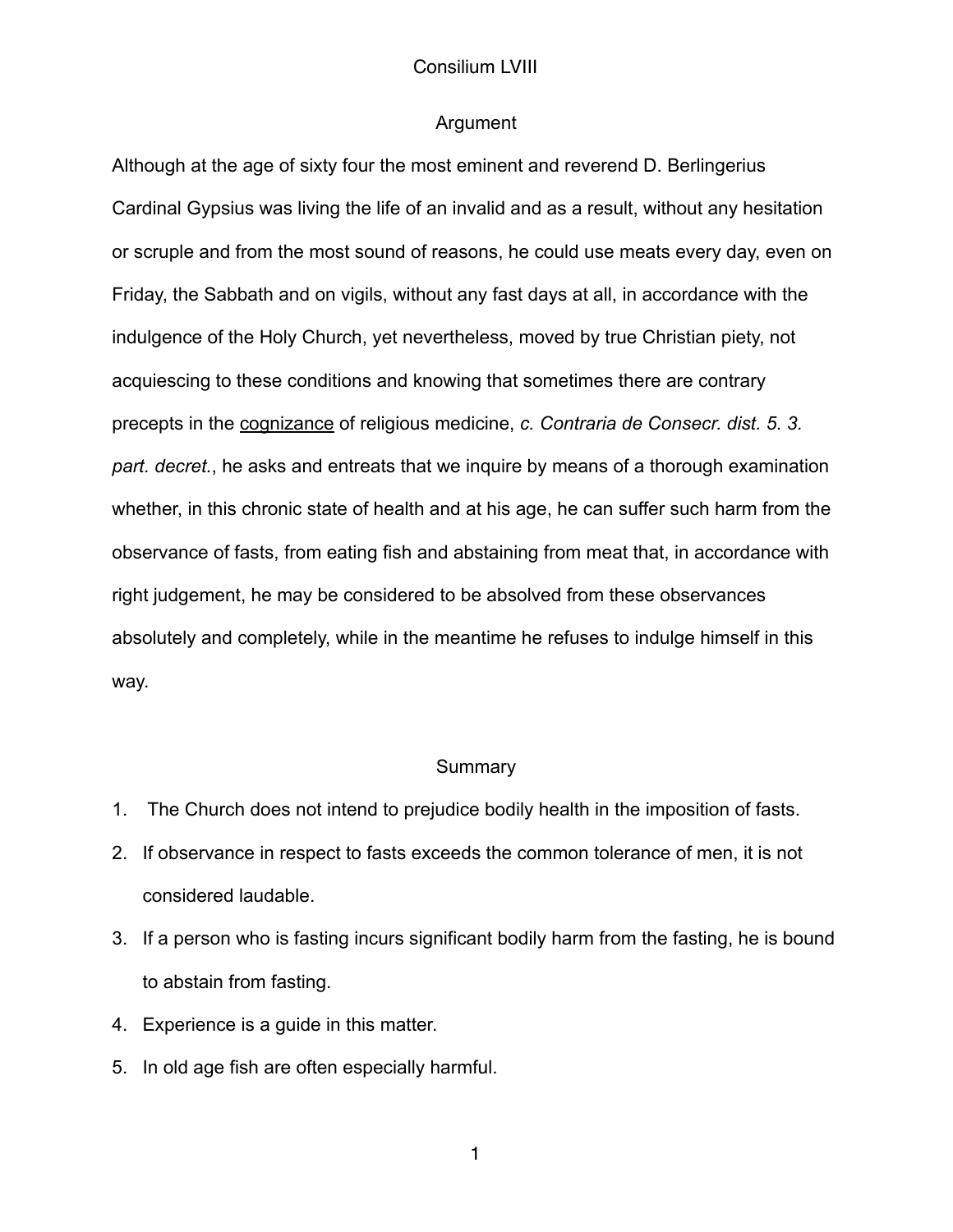- 6. The age of decline is very subject to cold and moist humours.
- 7. In the case of joint disease, use of fish is quite harmful and so must be avoided.
- 8. All vegetables are lacking in nourishment.
- 9. Legumes cause flatulence, are melancholic and harmful to the joints.
- 10. Fish are digested poorly and easily cause putrefaction.
- 11. Some people habitually digest animal flesh more easily than the most excellent fish and eggs
- 12. Because of their lack of heat, little should be offered to the elderly but the best nourishment.

In my opinion it is unnecessary to question whether the most Eminent Cardinal Gypsius, who is settled in full old age and burdened by a number of afflictions which affect his life by reason of his age rather than on account of a less robust nature, ought to be prevented from the observance of fasts and compelled to eat meats, and also that eggs ought to be forbidden for this reason, concerning which in the proper place, for it is very clear that there are several powerful reasons in the case of the most eminent D. exempting him from the observance of every fast, as will be clearly evident from the following arguments.

**1 and 2.** Nevertheless, before all else, let us establish as the foundation of our assertion the fact that, in the imposition of fasts and of any kind of abstinence, the Church certainly never intends to cause harm to our human bodies, or oblige us to observe such abstinence despite significant harm to our nature. *C Quadragesima,*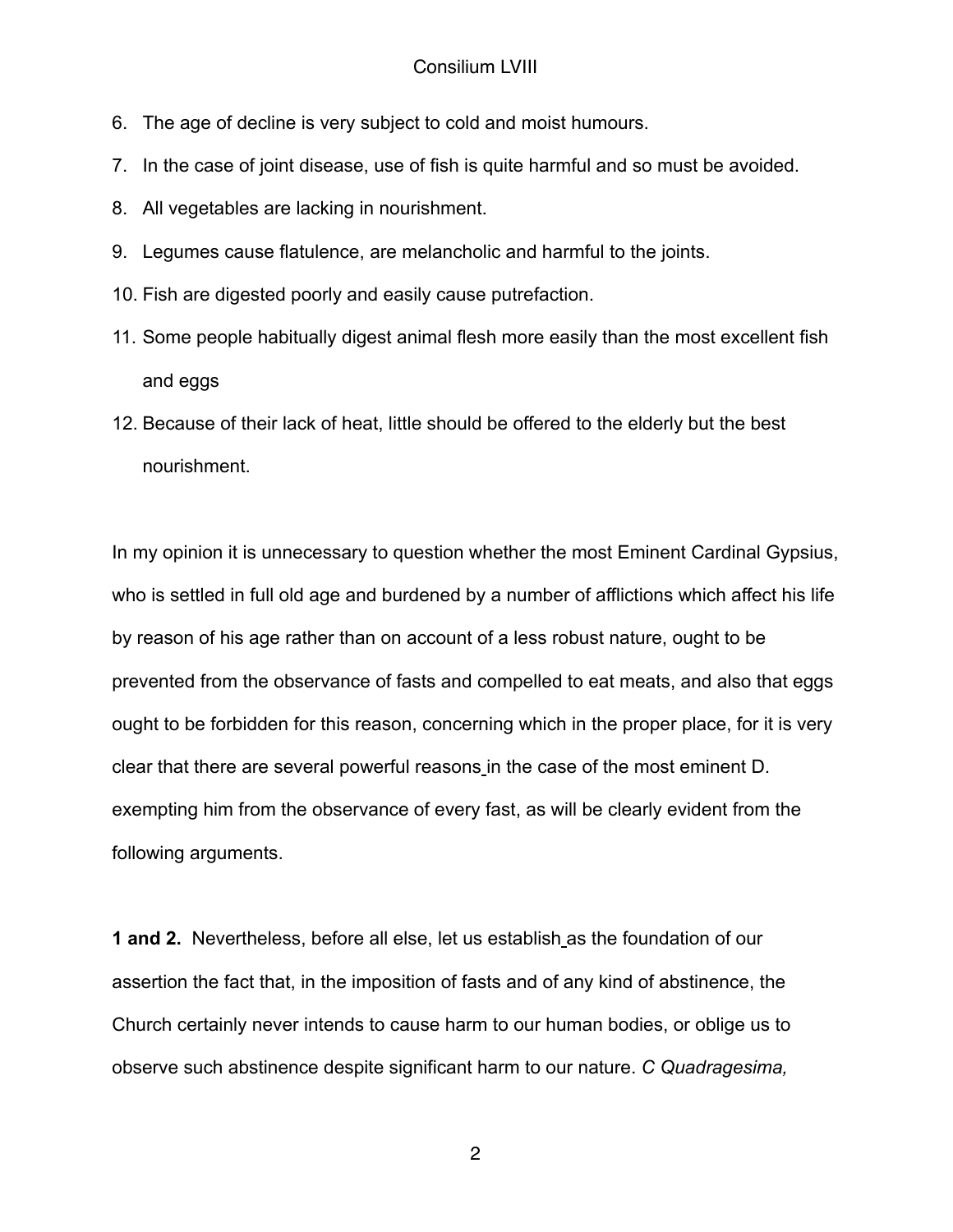*there, if no infirmity provides an impediment: & c. Quia de Sabbathi. de. consecr. dist. 5. 3. par. Decret. Lepsius de Iustit.& iur. lib. 4. cap. 6.* dub. *6. vers. ob impotentiam. Vinc. Filiucc. Moral. quaest. par. 2. tract. 27. cap. 16. num. 115: & other Canons where they deal with fasting, and from our doctors there is this comment Jo. Alphons. a Fonsec. in spec. Med. christ. lumin. 2. pag. 51, follows in the third verse:* On account of which when tolerance in respect to fasting exceeds the common capacity of men, this is considered by Holy Church as not meriting praise in as much as it is unacceptable to God, and is de facto condemned, as by *Tex. in c. Non mediocriter de consecr. where 5. in these words. De rapina vero. D. Thom. in 4. sentent. dist. 51.* 

**3.** Therefore, from this foundation, there is drawn this most firm and unbreakable conclusion, namely that whenever, from any sort of abstinence ,whether in fasting or on the specified days on which we are required to abstain from meats, either because of the quality of the foods or because of insufficient quantity of the foods, the person fasting or abstaining sustains significant bodily harm on this account, not only is he rightly considered absolved from the obligation of fasting and abstinence, but is absolutely bound to refrain from any fasting or abstinence whatsoever.

 In these circumstances, since in our case it is clear that the most eminent Lord is troubled by many infirmities and has reached an advanced age, and that he can suffer significant harm on these occasions if he is compelled to use other foods instead of meats, not only is he able rightly to receive a dispensation to eat meats even on days on which he should abstain from them according to the precepts of the Church, but to prevent the occurrence of this blameworthy and reprehensible abstinence, he must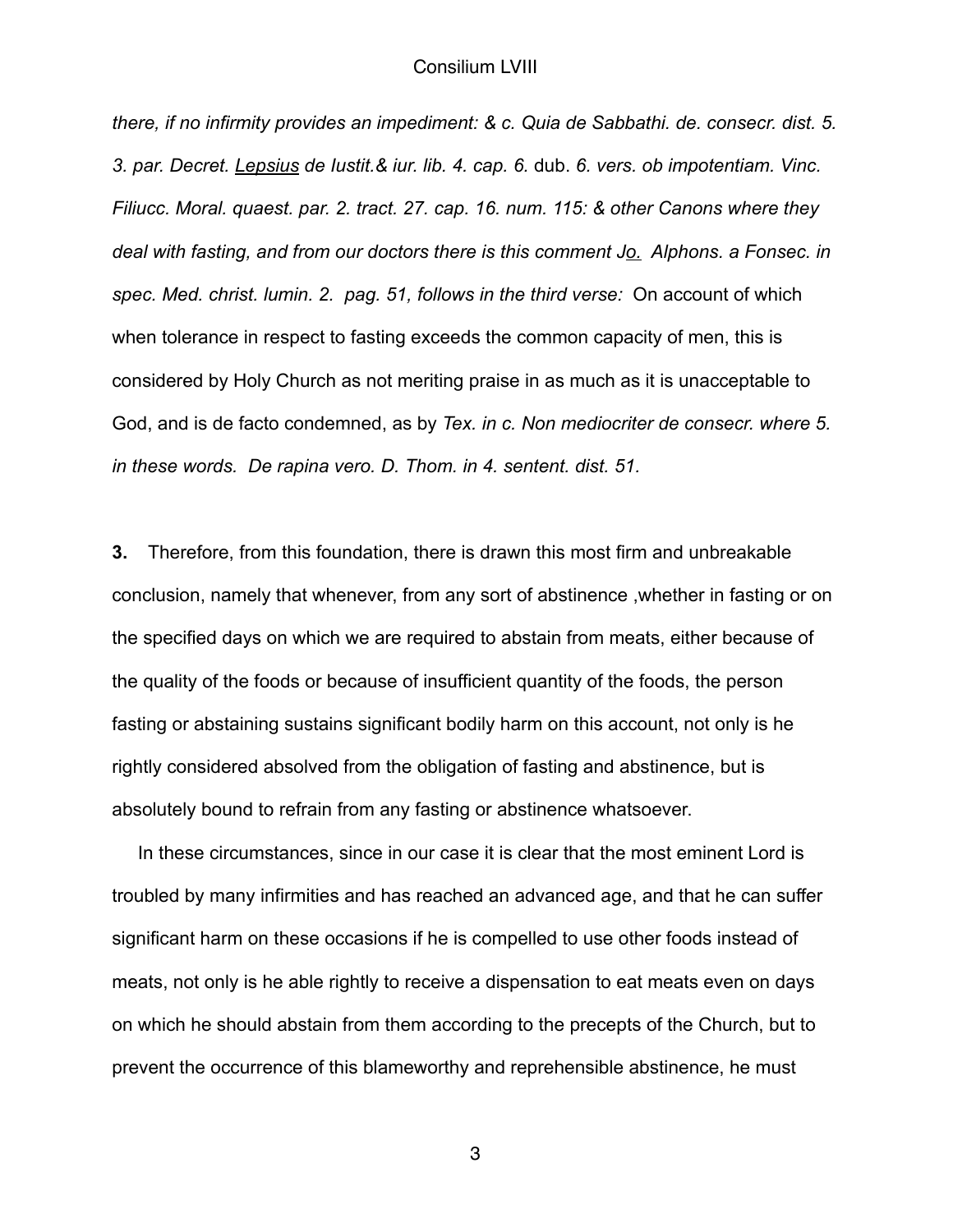absolutely be compelled to submit to the advice of his doctors and always to abstain from fish and other foods harmful to him.

**4**. For that the most eminent Lord suffers significant harm from the use of fish and even of eggs is very evident in the first place from experience, which is the best guide in such matters *c. Quam sit in 6. decret. lib. 1. For it is the most certain judge of all things Galen. lib. 1. de simpl. Med. fac. cap. 38*. from which we can be quite certain that, however often the most eminent Lord, moved by Christian piety, tried to abstain from meats on account of his observance of some fast, and to be content with only fish or even eggs, on subsequent days he always experienced great weakness of body, distress of the stomach and a recurrence of his usual symptoms; so that from this one cause he was compelled to remain in his bed for several days; but all these troubles he avoided at other times when, at our urging and persuasion, he used meats and foods of higher quality.

 Therefore, although this experience alone should be sufficient to persuade the most eminent man that he has been rightly excused from all observance of fasts, yet that he may satisfy the goad of his conscience in greater measure, in addition we will demonstrate from physical reasons and medical discourse that his very excellence from any use of fish or other food, even eggs, which we employ on fasts and any abstinences, will bring significant harm to his health so that henceforth he may easily be persuaded by his spiritual physician to abandon the above mentioned foods and direct himself to the use of meats at any time whatsoever, as this is suitable for his health and much more beneficial.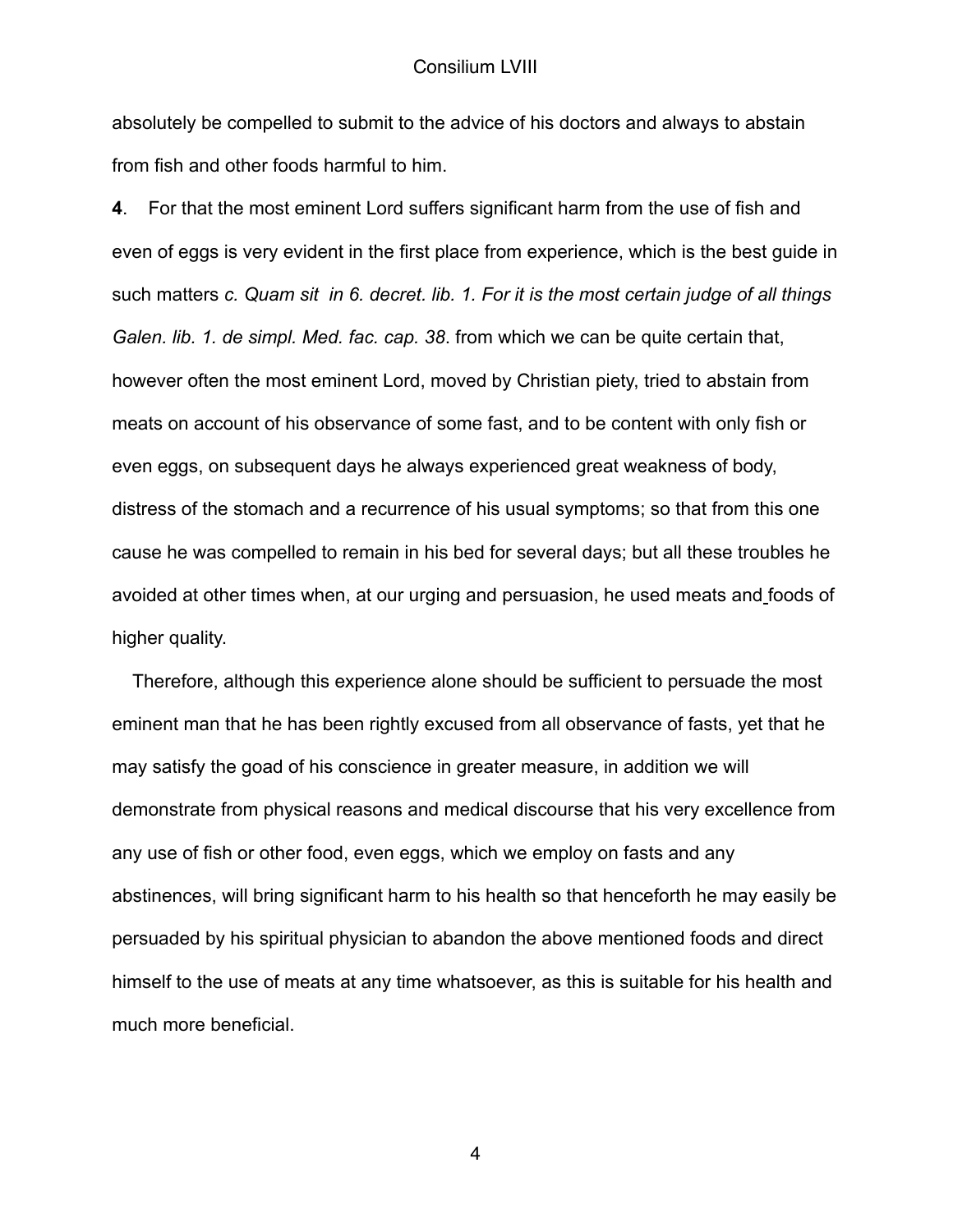**5 and 6.** In the first place, therefore, because of the age which the most eminent Lord has attained, fish and other similar foods are especially harmful: for old age, and especially declining old age, is very subject to cold humours and very rich in moist humours, as all doctors teach with *Gal. in lib. de Salubr. dieta. partic. 2 .and elsewhere*, on account of which, just as they suffer harm most especially from fish and the colder foods, so they must be nourished with the opposite foods that they may be able to live their lives as healthily as possible, as *Hippocr. & Galen lib. cit. teach;* indeed for that reason they are warned by all the aforementioned to abstain from those foods which can generate phlegm and melancholy *Galen lib. 5. de sanit tuend. cap. 6., Avic. 1. doct. 3. cap. 2*. and fish have these two faults specifically, for they are both cold and moist, *Paul. lib. 1. suae Med. cap. 9. & aliis omnes.* then, on account of this, that they have much excrement, they are obstructing foods, from which foods old men ought especially to beware, as admonishes *Galen loco super cit. de San. tuend.* And although Galen himself and others have allowed old men to eat fish, they have done this in the case of healthy and robust old men, certainly not in the case of valetudinarians, who are accustomed to suffer harm easily from even the most trifling cause or fault in nourishment, *idem Galen. ubi 5. cap.4. A*nd it is very clear that the most eminent Lord lives the life of an invalid, nor do we need further testimony to prove this; therefore, he should not make any use of fish or similar foods, because old men, in as much as they are valetudinarians, suffer harm from the most trifling cause, although on the contrary young and healthy men suffer no harm from even from a serious cause. *Galen lib. 5. de San. tuend. cap. 6.* Therefore, this most eminent Lord can suffer significant harm from even a single consumption of fish, since he is both an old man and in ill health.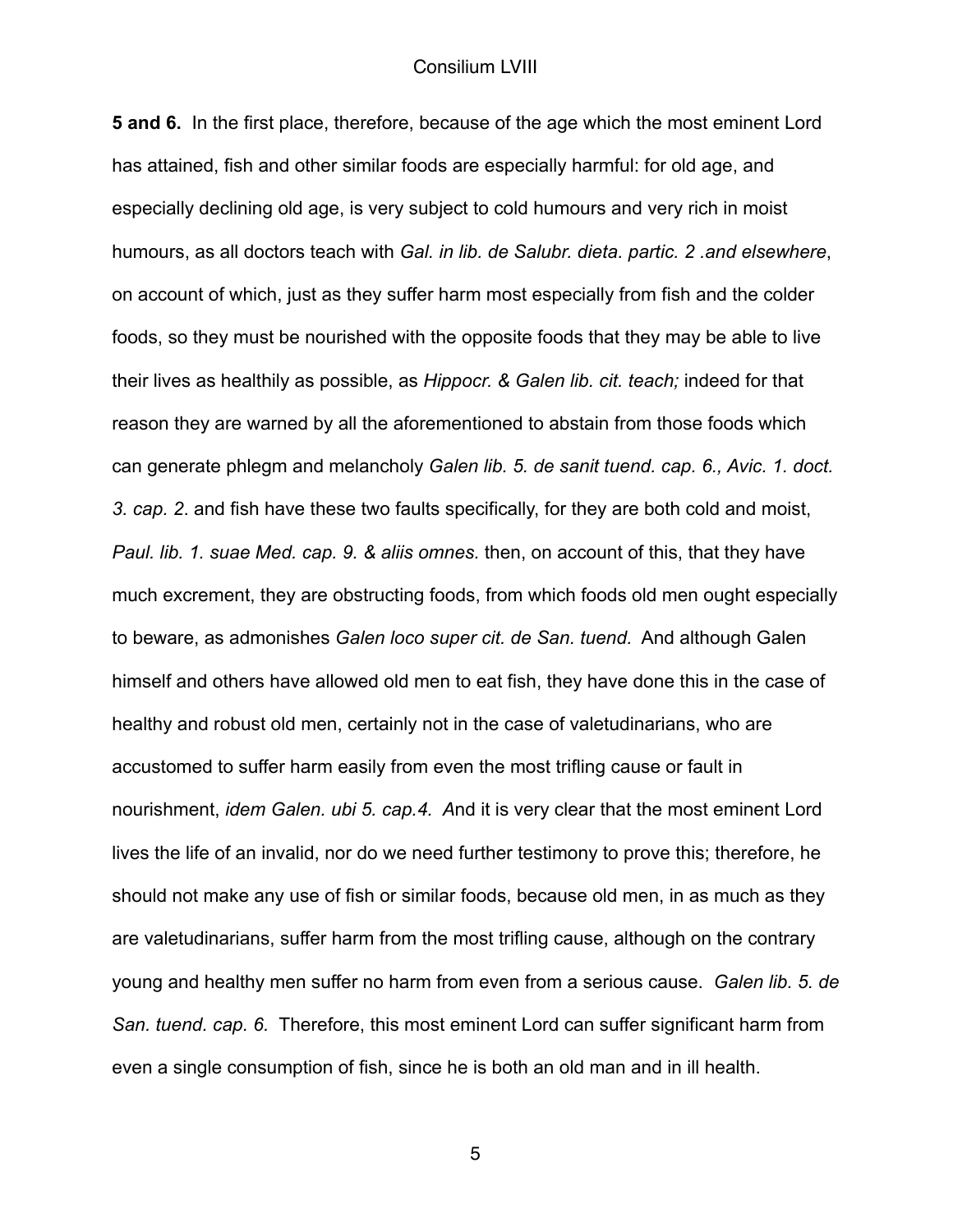**7, 8 and 9**. In the second place, the use of fish and the above mentioned foods is especially harmful to the most eminent gentleman at any time, because of the illnesses by which he is always constrained; first by reason of disease of the joints, in respect to which all doctors are of the opinion that fish are harmful and ought to be completely avoided, and especially consulting *Montagn. conf. 241 and others,* second, in the case of abdominal flatulence, fish is especially harmful and according to all doctors should be avoided completely in this illness *Montan. constit. 4. and others*. Third, by reason of weakness of the stomach, fish are to be avoided, for this weakness comes from loss of heat, whence colder foods to a greater extent weaken this same heat. Also other foods which we are accustomed to use in fasts cannot be administered safely to the most eminent gentleman because, in the first place, all vegetables are of limited and even debased nourishment, *Galen. in lib. de succ. bon. & vit. Card. de mal. Med. usu. cap. 5.;* moreover, legumes produce flatulence and are prejudicial to the joints, from an experiment undertaken by those who were fed them in a bronze vessel in *Hippocr. lib. 6. de morb. vulg. sect. 4.;* besides which they are also harmful foods in every way *idem Hippoc. de vict. rat. num. 59*. Salted fish are full of vapours and give rise to melancholic blood. .*Oribas. lib. 2. Collect. cap. 58.,* and finally all foods which we use for fasts are melancholic and of limited and debased nourishment, causing flatulence at war with digestion and abounding in a thousand other faults which can be especially harmful to the eminent gentleman,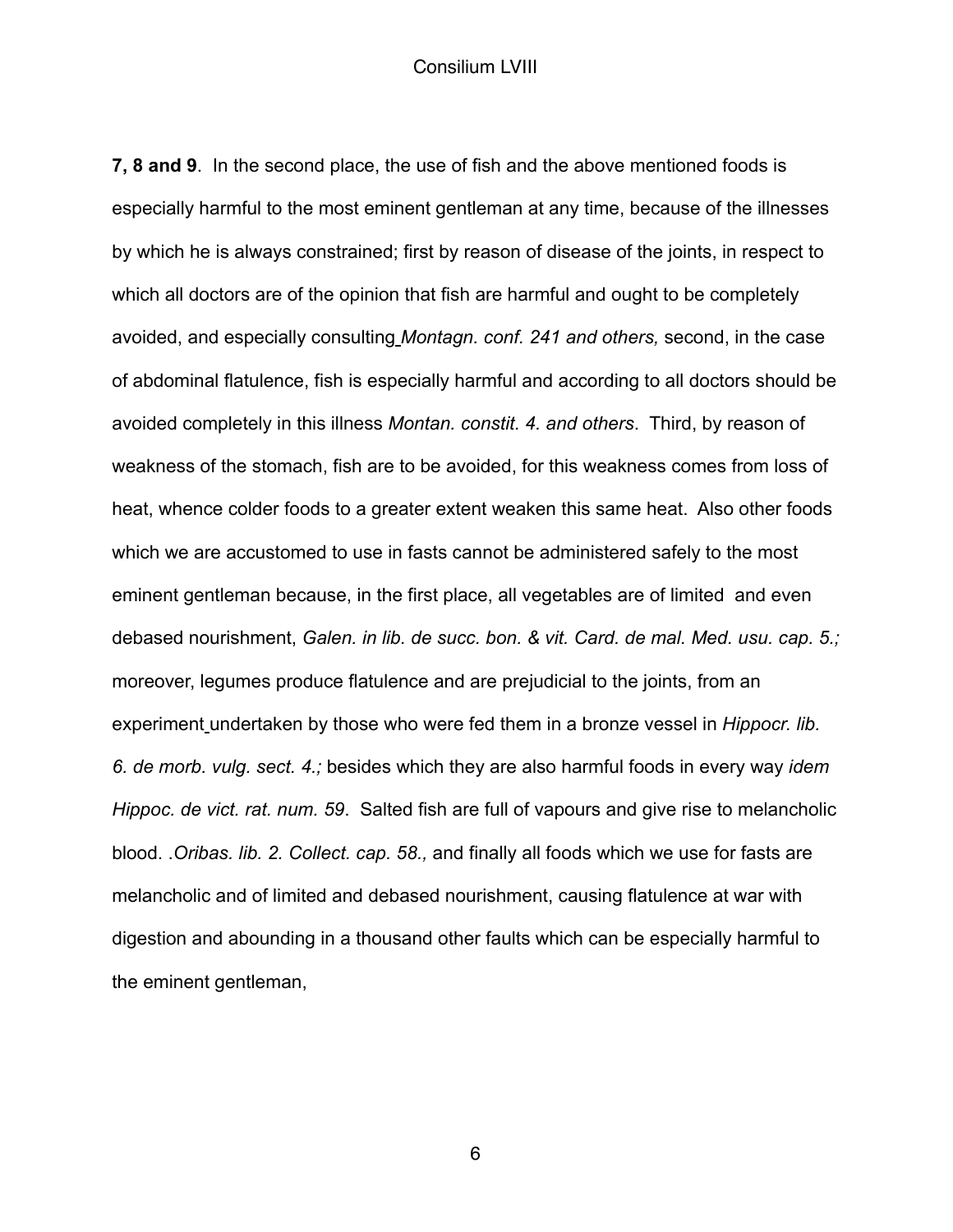**10 and 11**. In the third place, in our case, fish and eggs are harmful also by reason of some particular nature of the stomach itself, for it digests fish poorly and for this reason they very easily turn rotten there, (the following prove that this fault is always present in fish *Mercurial. var. lect. lib. 1. cap. 25. & Alex. Petron. de vict. Roman. lib. 3. cap. 10.*); moreover, the stomach digests eggs very poorly, since they cause inflammation there and produce *vapours;* nor is this unusual, as attests *Galen de succ. Bonit. & vit. cap.1.*  this is accustomed happen in the case of the stomachs of some people, that that they digest the meat of cattle, which is especially difficult to digest, more easily than the best fish with excellent nourishment and even eggs themselves.

**12** Finally, in our case, by reason of lack of strength and of natural heat, other foods except the best meats are harmful in every way, because with old men little ought to be offered on account of this same lack of heat, and that little should be of the best nourishment and very easily digested, as *Galen shows, cit. lib. de san. tuend. 5;*  moreover, in our case, the weakness is not only present in respect of his age, but also in consideration of his particular nature and of the illnesses to which he is liable, so that it is clear that the most eminent gentleman will never be able to elicit as much nourishment from fish and other foods of this kind as his nature requires, whence from their use also every day his strength, already feeble, will be overcome, disease will emerge again, more troublesome symptoms will appear, and in this way he will be forced to be confined to his bed and to abandon the better works, in addition to the danger to his life which is thus clearly imminent. From which there remains the most conclusive proof that the most eminent man ought always to use meats, and that in